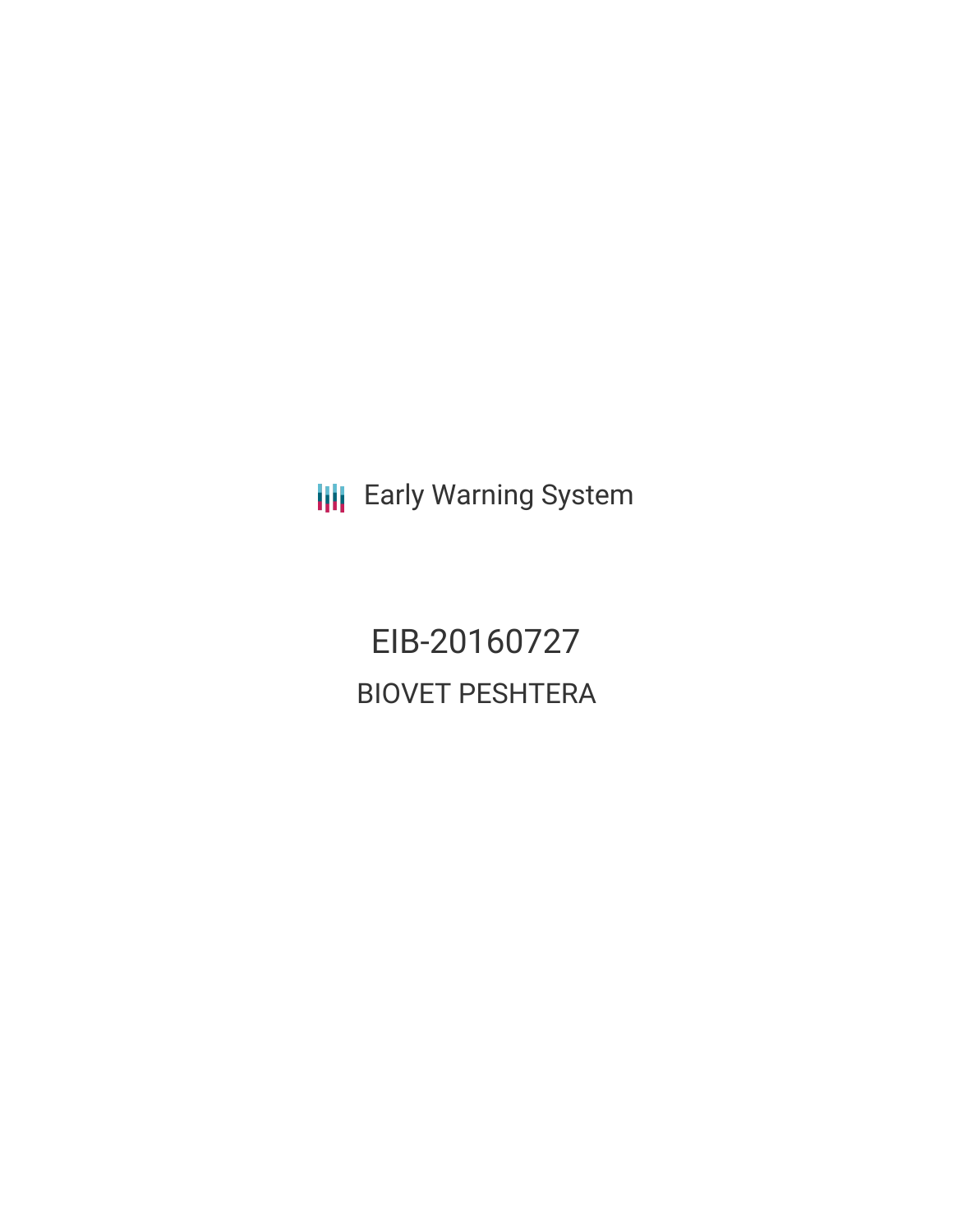

# **Quick Facts**

| <b>Countries</b>               | Bulgaria                                  |
|--------------------------------|-------------------------------------------|
| <b>Financial Institutions</b>  | European Investment Bank (EIB)            |
| <b>Status</b>                  | Proposed                                  |
| <b>Bank Risk Rating</b>        | U                                         |
| <b>Borrower</b>                | HUVEPHARMA INTERNATIONAL BV               |
| <b>Sectors</b>                 | Construction, Finance, Industry and Trade |
| <b>Investment Type(s)</b>      | Loan                                      |
| <b>Investment Amount (USD)</b> | \$119.15 million                          |
| <b>Project Cost (USD)</b>      | \$264.44 million                          |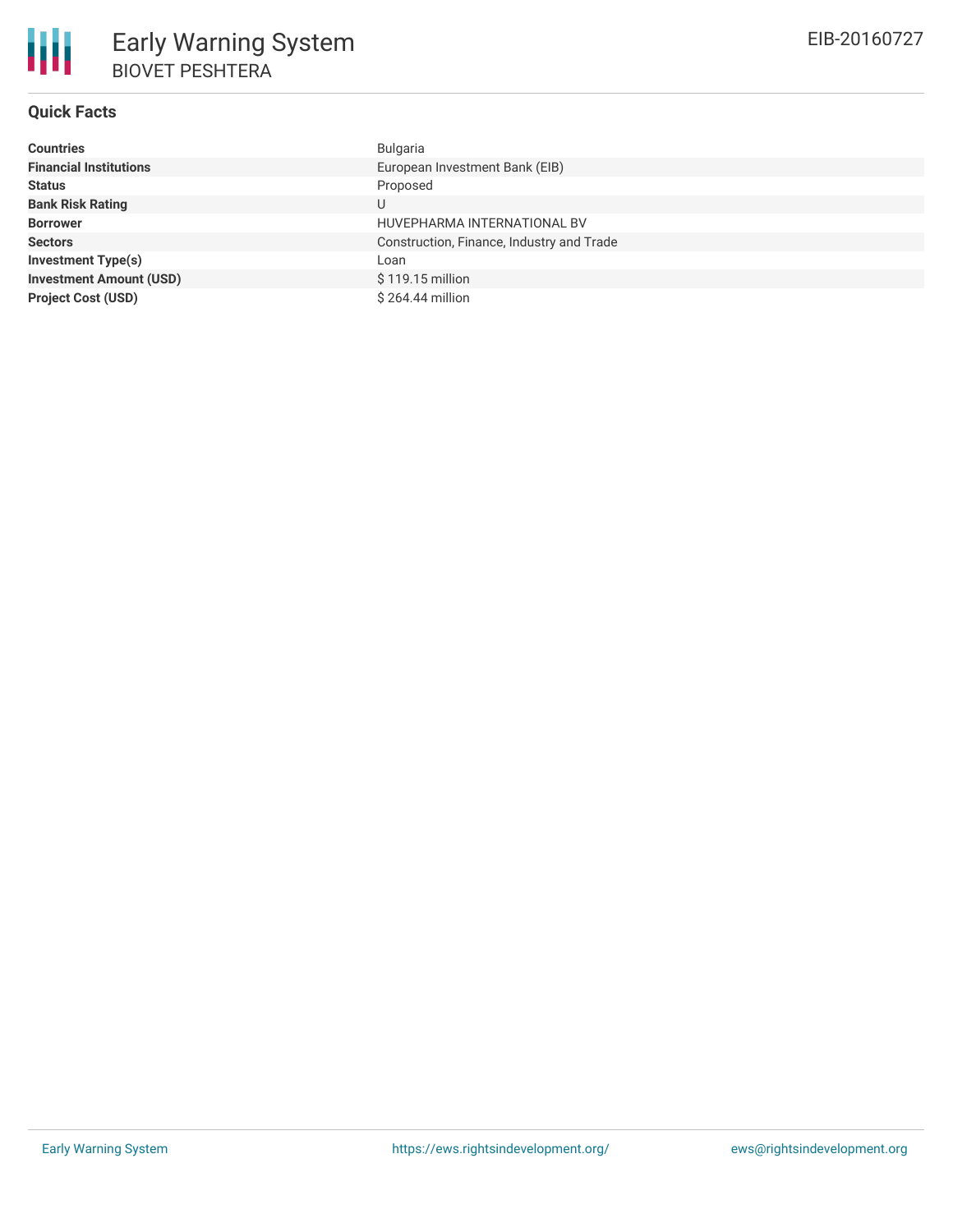

# **Project Description**

This project finances the construction of new manufacturing facilities, and advances in Huvepharma International's research, development and innovation activities.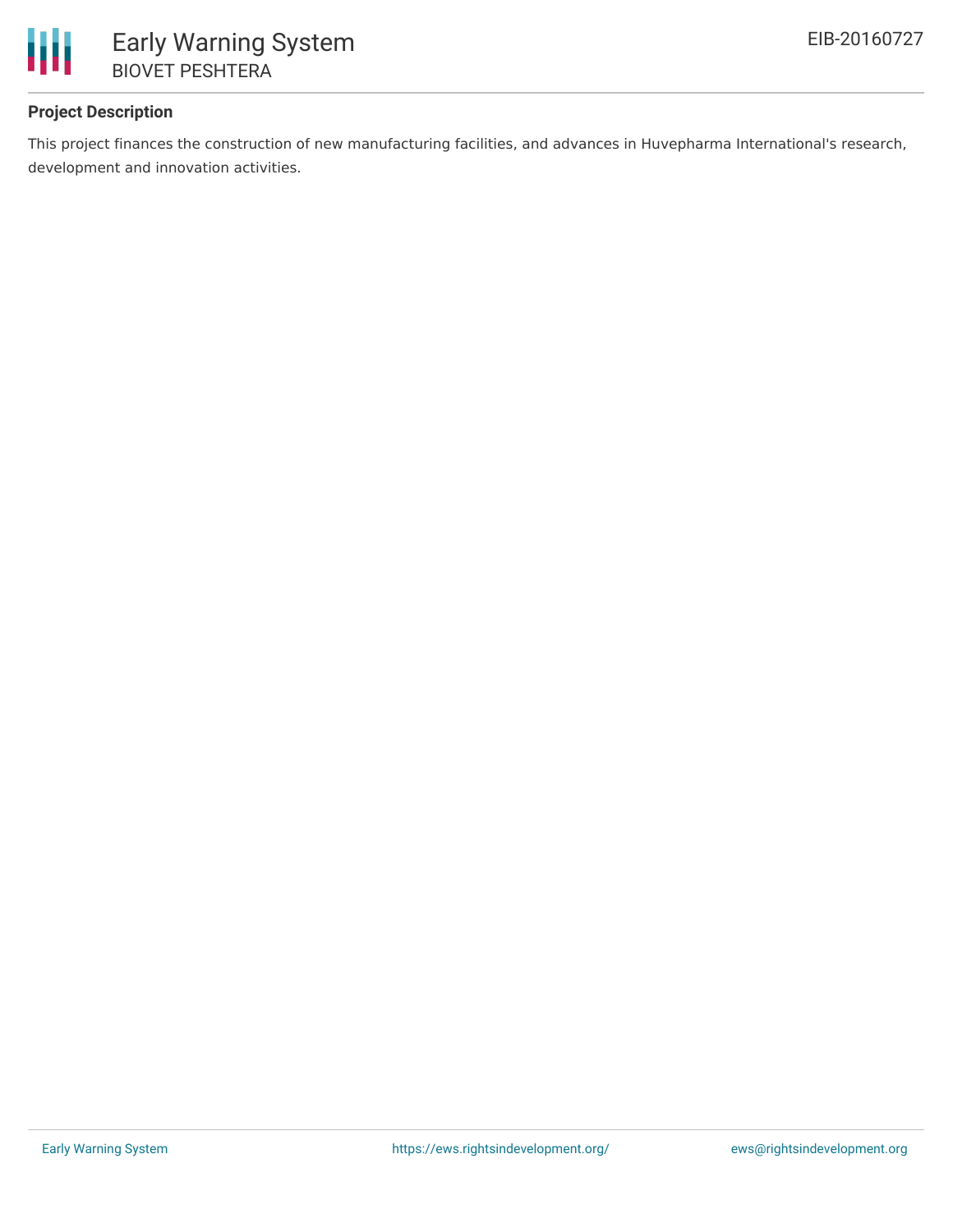### **Investment Description**

European Investment Bank (EIB)